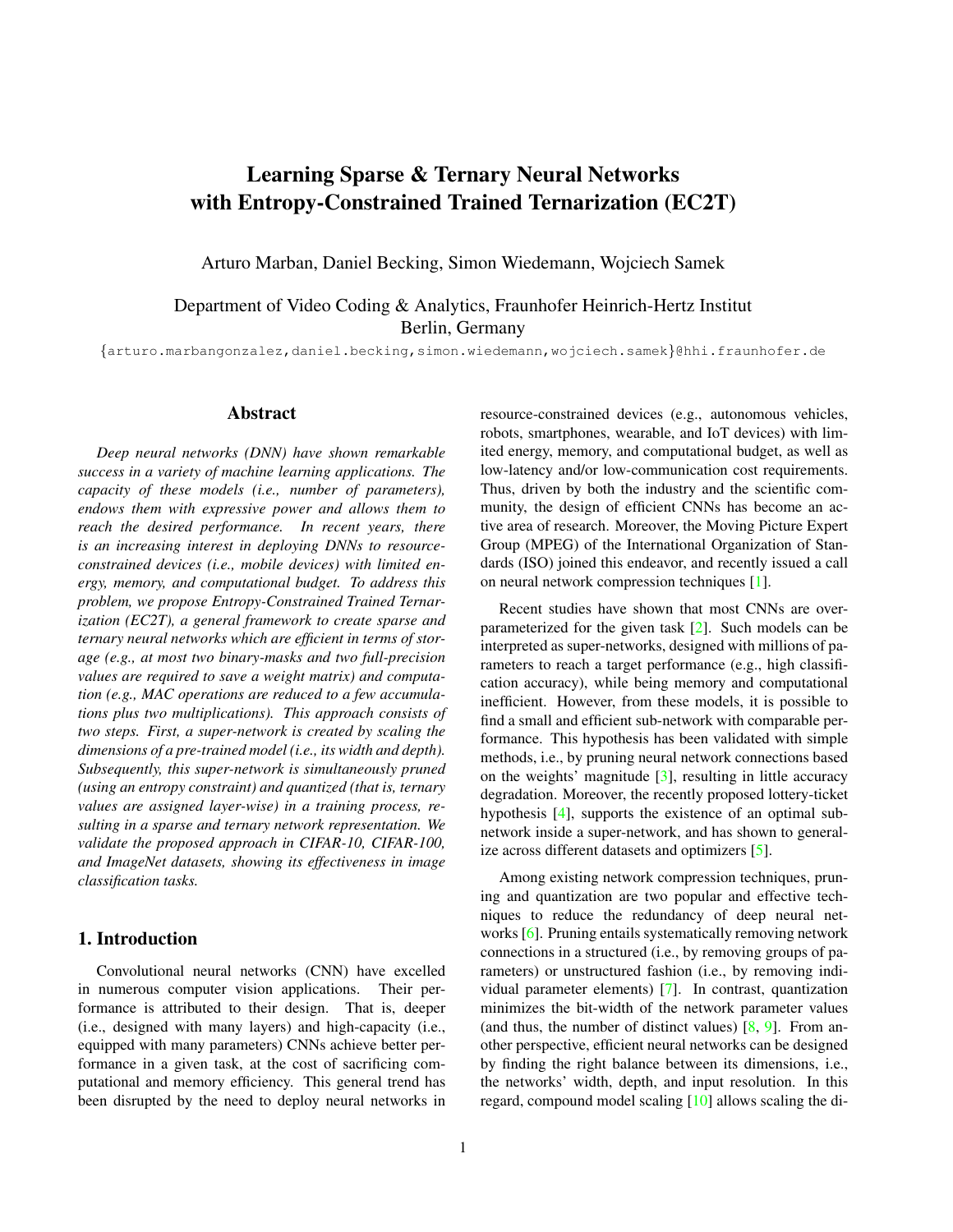<span id="page-1-2"></span>mensions of a baseline-network according to some heuristic rules grounded on computational efficiency.

In this work, we propose Entropy-Constrained Trained Ternarization (EC2T), a method that leverages on compound model scaling [\[10\]](#page-7-0) and ternary quantization techniques [\[9\]](#page-6-8), to design a sparse and ternary neural network. The motivations behind such network representation are based on efficiency. Specifically, in terms of storage, at most two binary-masks and two full-precision values are required to represent and save each layer's weight matrix. Regarding mathematical operations, multiply-accumulate operations (MACs) are reduced to a few accumulations plus two multiplications. The EC2T approach is illustrated in Figure [1](#page-2-0) and consists of two stages. In the first stage, a super-network is created by scaling the dimensions of a baseline-network (its width and depth). Subsequently, during a training stage, a sparse and ternary sub-network is found by simultaneously pruning (enforced by introducing an entropy constraint in the assignment cost function) and quantizing (ternary values are assigned layer-wise) the super-network. Specifically, our contributions are:

- We propose an approach to design sparse and ternary neural networks, that relies on compound model scaling [\[10\]](#page-7-0) and quantization techniques. For the latter, we extend the approach described in [\[9\]](#page-6-8) by introducing an assignment cost function in terms of distance and entropy constraints. The entropy constraint allows adjusting the trade-off between sparsity and accuracy in the quantized model. Therefore, quantized models with different levels of sparsity can be rendered, according to the compression and application requirements.
- Our approach allows simultaneous quantization and sparsification in a single training stage.
- In the context of image classification, the proposed approach finds sparse and ternary networks across different datasets (CIFAR-10, CIFAR-100, and ImageNet), whose performance is competitive with efficient stateof-the-art models.

This paper is organized as follows. First, in section [2,](#page-1-0) a literature review of techniques to design efficient neural networks is provided, emphasizing those that are related to our approach. Subsequently, in section [3,](#page-2-1) the proposed EC2T approach is detailed. Afterward, in section [4,](#page-4-0) we present experimental evidence and results, validating the proposed method across different networks and datasets. Finally, in section [5,](#page-5-0) we discuss the insights of the EC2T approach, its advantages and downsides, and future work.

# <span id="page-1-0"></span>2. Related Works

In recent years, various techniques have been proposed in the literature to design efficient neural networks, e.g., pruning, quantization, distillation, and low-rank factorization [\[6\]](#page-6-5). In particular, pruning and quantization provide unique benefits to DNNs in terms of hardware efficiency and acceleration.

Pruning removes non-essential neural network connections, according to different criteria, either in groups (structured pruning) or individual parameters (unstructured pruning). Specifically, the second approach is achieved by maximizing the sparsity  $\frac{1}{1}$  $\frac{1}{1}$  $\frac{1}{1}$  of the network parameters. Consequently, the computational complexity of the network is reduced, since arithmetic operations can be skipped for those parameter elements which are zero  $[11]$ . Early works on sparsity use second-order derivatives (Hessian) to compute the saliency of parameters, suppressing those with the smallest value [\[12,](#page-7-2) [13\]](#page-7-3). Current state-of-the-art techniques to promote sparsity in DNNs rely either on magnitudebased pruning or Bayesian approaches [\[14\]](#page-7-4). Magnitudebased pruning is the simplest and most effective way to induce sparsity in neural networks, [\[7\]](#page-6-6). In contrast, Bayesian approaches although computationally expensive, represent an elegant solution to the problem. Moreover, they establish connections with information theory. In this context, variational dropout  $[15]$  and  $l_0$ -regularization  $[16]$  are two representative techniques.

Regarding quantization, it reduces the redundancy of deep neural networks by minimizing the bit-width of the full-precision parameters. Therefore, quantized networks require fewer bits to represent each full-precision weight, and demand less mathematical operations than their fullprecision counterparts. Binary networks [\[17,](#page-7-7) [18\]](#page-7-8) represent an extreme case of quantization where both, weights and activations are binarized. Thus, arithmetic operations are reduced to bit-wise operations. By introducing three distinct elements per layer, ternary networks achieve more expressive power and higher performance than binary networks. Moreover, sparsity can be induced in the network by including zero as a quantized value, while the remaining values are modeled with scaling factors per layer. Following this approach, [\[19\]](#page-7-9) proposed to minimize the Euclidean distance between full-precision and quantized parameters (e.g.,  $w_q$ ), where the latter are symmetrically constrained (e.g.,  $w_q \in \{-a, 0, a\}$ , with  $a > 0$ ). In contrast, [\[9\]](#page-6-8) used asymmetric constraints (e.g.,  $w_q \in$  $\{-a, 0, b\}$ , with  $a > 0$  and  $b > 0$ ), improving the modeling capabilities of ternary networks. Several variants of ternary network quantization exist, e.g., based on Truncated Gaussian Approximation (TGA) [\[20\]](#page-7-10), Alternating Direction

<span id="page-1-1"></span><sup>&</sup>lt;sup>1</sup>Percentage of zero-valued parameter elements in the whole neural network.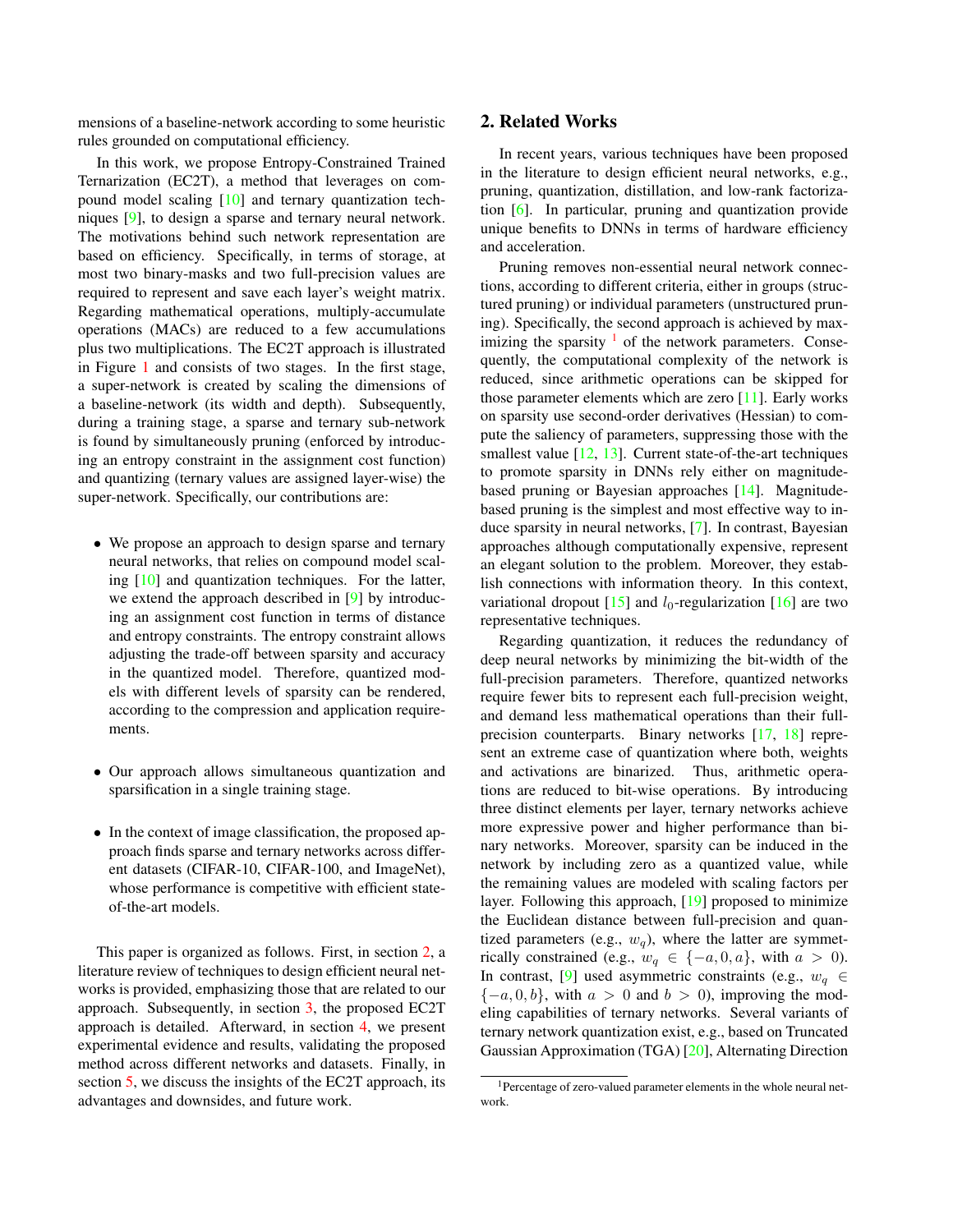<span id="page-2-5"></span>

<span id="page-2-0"></span>Figure 1. In the EC2T approach, model compound scaling is used to create a super-network from a baseline-network. Afterward, in a ternary quantization stage, this super-network is simultaneously pruned and quantized, rendering a sparse and ternary sub-network with comparable performance.

Method of Multipliers (ADMM)) [\[21\]](#page-7-11), and Multiple-Level-Quantization (MLQ) [\[22\]](#page-7-12), among others. With regards to hardware efficiency, ternary networks represent a trade-off between binary networks (extremely hardware-friendly, but with limited modeling capabilities) and their full-precision counterparts (with higher modeling capabilities, but expen-sive in terms of storage and computational resources), [\[19\]](#page-7-9).

Usually, highly efficient network representations are the result of combining multiple techniques. For instance, pruning followed by quantization  $[23, 24]$  $[23, 24]$  $[23, 24]$ , in addition to entropy coding [\[25,](#page-7-15) [26,](#page-7-16) [27\]](#page-7-17). From a different perspective, progress in designing efficient neural networks has been fueled by advances in hand-crafted architectures (e.g., Mobilenet  $[28]$ , Mobilenet-V2  $[29]$ , and ShuffleNet  $[30]$ ) as well as neural architecture search techniques (e.g., Mnasnet [\[31\]](#page-7-21), EfficientNet [\[10\]](#page-7-0), and MobileNet-V3 [\[32\]](#page-7-22)). Moreover, simpler methods such as model scaling, allows increasing the performance of a baseline network by scaling one or more dimensions (i.e., its depth, width, and input resolution) independently  $[31, 32]$  $[31, 32]$  $[31, 32]$ . In  $[10]$ , this approach is improved with the introduction of compound model scaling, where the network dimensions are treated as dependent variables, constrained by a limited number of resources, measured in terms of floating-point operations (FLOPs).

In this research work, we advocate for compound model scaling, ternary quantization, and information theory techniques, as the core building blocks to design a CNN with optimal dimensions (i.e., the right balance between the networks' width and depth) and efficient parameter representation (i.e., three distinct values per layer and maximal sparsity).

# <span id="page-2-1"></span>3. Learning Sparse & Ternary Networks

The entropy-constrained trained ternarization (EC2T) approach (see Figure [1\)](#page-2-0), consists of two stages, namely compound model scaling followed by ternary quantization, both described in sections [3.1](#page-2-2) and [3.2,](#page-2-3) respectively.

#### <span id="page-2-2"></span>3.1. Compound model scaling

In this stage, a super-network is created by scaling the dimensions of a pre-trained model, resulting in an overparameterized network. Specifically, the pre-trained network's depth, width, and input image resolution, are modified with the scaling factors  $d, w$ , and  $r$ , respectively, according to Equation  $(1)$ . In this equation,  $a, b$  and  $c,$  are constants determined by grid search, and  $\phi$  is an user specified parameter. For small-scale datasets (CIFAR-10 and CIFAR-100) the input image resolution was fixed in the pre-trained model. Thus, Equation [\(1\)](#page-2-4) was solved with  $r = 1$ . On the other hand, for large-scale datasets (ImageNet), the EfficientNet-B1 network was adopted using the scaling factors suggested in [\[10\]](#page-7-0).

<span id="page-2-4"></span>
$$
d = a^{\phi}, w = b^{\phi}, r = c^{\phi}
$$
  
s.t.  $a \cdot b^2 \cdot c^2 \approx 2$  and  $a \ge 1, b \ge 1, c \ge 1$  (1)

#### <span id="page-2-3"></span>3.2. Ternary quantization

In this stage, a sparse and ternary sub-network is obtained by simultaneously pruning and quantizing a supernetwork. To this end, we extend the approach described in [\[9\]](#page-6-8), where a ternary network is obtained by the interplay between quantized and full-precision models. That is, gradients from the quantized model are used to update both, its parameters and those of the full-precision model. Therefore, the first parameter update enables the learning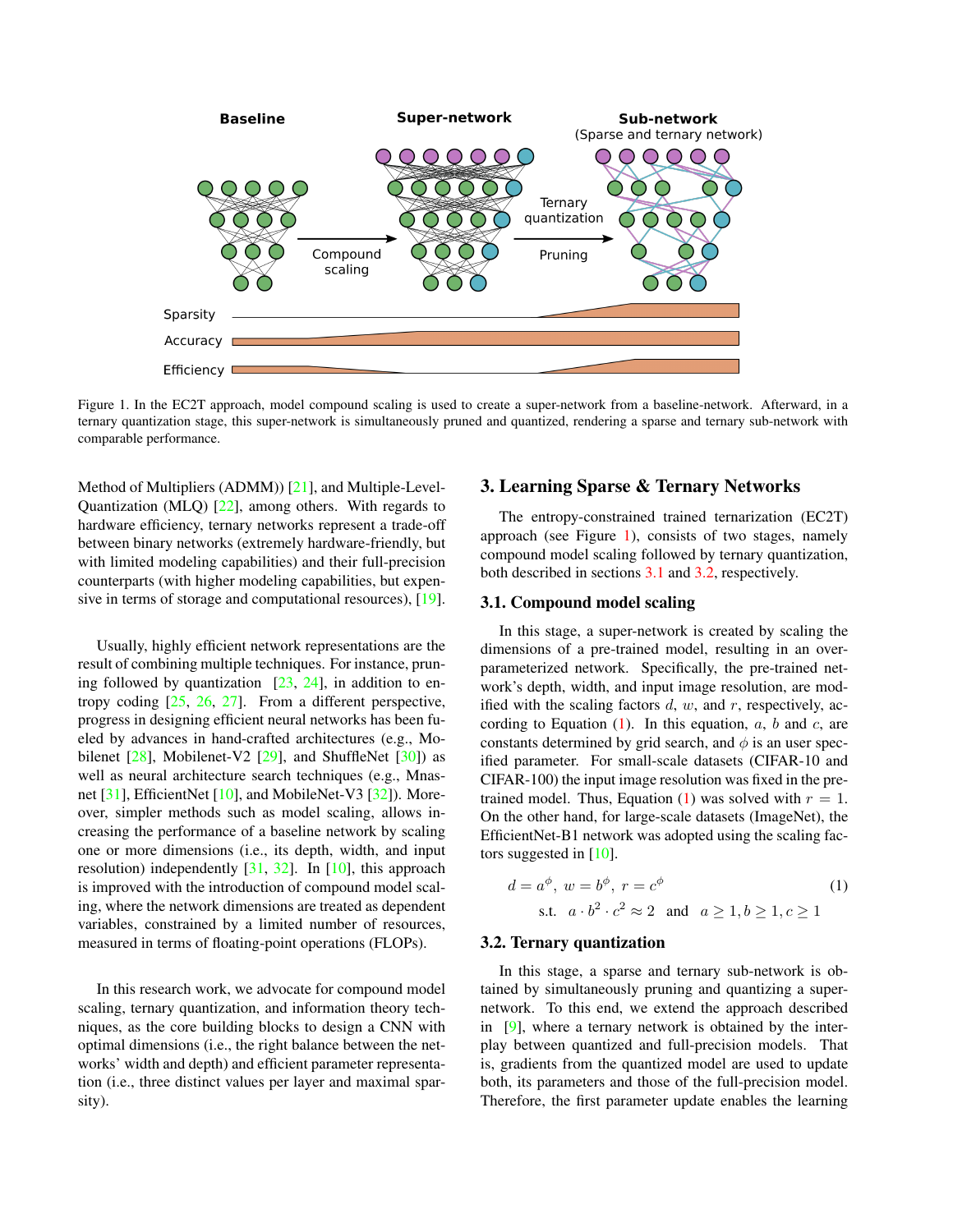

<span id="page-3-3"></span>Figure 2. Histograms of the parameters in the projection-convolution layer, in the first block (MBConv1) of the EfficientNet-B1 network. The centroid values  $w_n$  (negative scalar),  $w_0$  (zero), and  $w_p$  (positive scalar), are shown in magenta, blue and orange colors, respectively. The hyper-parameter  $\lambda$  controls the intensity of the network sparsification, i.e., how many full-precision weight elements are assigned with the value  $w_0$ . When  $\lambda=0$ , the weights are quantized to their nearest neighbor centroids. Using small values for  $\lambda$  (see the histogram with  $\lambda$ =0.05) results in quantized parameters with low sparsity (i.e., few parameters are set to zero). As  $\lambda$  is increased (see histograms with  $\lambda$ =0.10 and 0.15), the sparsity of the quantized parameters is promoted (i.e., most parameters are set to zero). Eventually, as this process continues, there is a value  $\lambda = \lambda_{max}$ , at which the network parameters are binarized. In this special case, one of the two clusters of values (represented by  $w_n$  and  $w_p$ ) is completely assigned to  $w_0$  (see the histogram with  $\lambda = \lambda_{max}$ ).

of ternary values (i.e., only two scalar values per layer are learned, while the third quantized value, which is zero, is excluded from the learning process). On the other hand, the latter parameter update promotes the learning of ternary assignments (i.e., by adapting the full-precision parameters to the quantization process). Nonetheless, this approach does not allow explicit control of the sparsification process. To overcome this limitation, we introduce the assignment cost function shown in Equation  $(2)$ , which guides the assignment (with centroid indices) of ternary values (or centroid values) in the quantized network, in terms of distance and entropy constraints.

<span id="page-3-0"></span>
$$
\mathbf{C}_c^{(l)} = d(\mathbf{W}^{(l)}, w_c^{(l)}) - \lambda^{(l)} \, \log_2(P_c^{(l)}) \tag{2}
$$

<span id="page-3-1"></span>
$$
d_{W_{ij},w_c} = (W_{ij} - w_c)^2
$$
 (3)

In Equation [\(2\)](#page-3-0),  $\mathbf{C}_c^{(l)}$  stands for the assignment cost for the full-precision weights  $W^{(l)}$  at layer *l*, given the centroid values  $w_c^{(l)}$ , indexed by c. Therefore, if  $\mathbf{W}^{(l)}$  has  $m \times n$ dimensions and there are  $n_c$  centroid values in that layer, then  $\mathbf{C}_c^{(l)} \in \Re^{n_c \times m \times n}$ . The first term in Equation [\(2\)](#page-3-0) measures the distance between every full-precision weight element  $W_{ij}^{(l)} \in \mathbf{W}^{(l)}$  (where i andj are indices along the dimensions of  $\mathbf{W}^{(l)}$ ) and the centroid values  $w_c^{(l)} \in \Re$ , according to Equation [\(3\)](#page-3-1). The second term in Equation [\(2\)](#page-3-0),

weighted by the scalar  $\lambda^{(l)} \in \Re$ , is an entropy constraint which promotes sparsity in the quantized model. This is achieved by measuring the information content of the quantized weights, i.e.,  $I = -\log_2(P_c^{(l)}) \in \Re$ , where the probability  $P_c^{(l)} \in [0,1]$  defines how likely a weight element  $W_{ij}^{(l)} \in \mathbf{W}^{(l)}$  is going to be assigned to the centroid value  $w_c^{(l)}$ . This probability is calculated for each layer l as  $P_c^{(l)} = N_{w_c}^{(l)}/N_{\mathbf{W}}^{(l)}$ , with  $N_{w_c}^{(l)}$  being the number of fullprecision weight elements assigned to the centroid value  $w_c^{(l)}$ , and  $N_{\bf W}^{(l)}$  the total number of parameters in  ${\bf W}^{(l)}$ .

After computing Equation [\(2\)](#page-3-0) (for all layers and centroid values), the quantized model is updated at layer  $l$ , by assigning the current centroid values  $(w_c^{(l)})$ , using the new centroid indices  $(c)$  obtained from Equation  $(4)$ . In this equation, the assignment matrix  $A^{(l)}$  has the dimensions of the full-precision weights  $W^{(l)}$ . For ternary networks, we define the centroid values as  $w_c^{(l)} \in \{w_n, w_0, w_p\}$ , and their assignments with the indices  $c \in \{n, 0, p\}$ . In this notation, the indices  $n$ ,  $0$ , and  $p$ , correspond to negative, zero, and positive values, respectively.

<span id="page-3-2"></span>
$$
\mathbf{A}^{(l)} = \underset{c}{\text{argmin}} \ \mathbf{C}_c^{(l)} \tag{4}
$$

During the ternary quantization process, the strength of the sparsification (at layer l) is modulated by the scalar  $\lambda^{(l)}$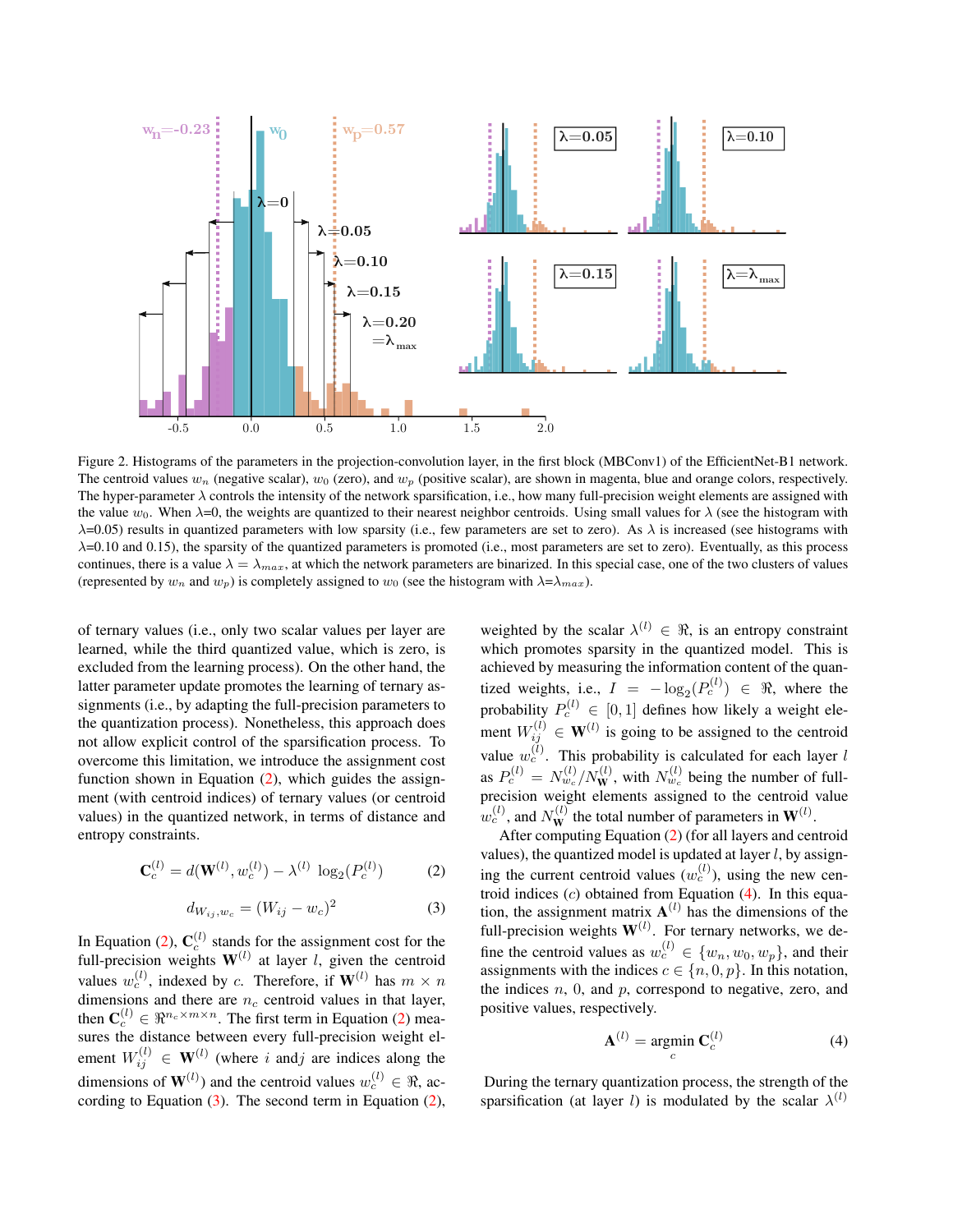<span id="page-4-3"></span>

<span id="page-4-2"></span>Figure 3. Performance of the C10-MicroNet network evaluated in the CIFAR-10 dataset, using TTQ vs our proposal (EC2T). Every data point in this plot represents a quantized model, trained with a specific level of sparsity, and initialized with different centroid values. In the TTQ approach, the sparsity is controlled via simple thresholding as described in [\[9\]](#page-6-8), whereas in the EC2T approach, it is modulated by  $\gamma$ , which was increased from 0.0 (low sparsity) to 0.4 (high sparsity), in steps of 0.1. Notice that beyond 70% sparsity, the accuracy of the quantized models degrades quickly. However, this effect is more evident when using TTQ than EC2T.

(shown in Equation  $(2)$ ). As a concrete example, Figure [2](#page-3-3) illustrates the effect of using different values for  $\lambda^{(l)}$  during the quantization of the parameters (in the first block) of the EfficientNet-B1 network. In practice,  $\lambda^{(l)}$  is computed as  $\lambda^{(l)} = \gamma \delta^{(l)} \lambda_{\max}^{(l)}$ . In this expression,  $\gamma$  is a global hyperparameter that controls the intensity of the sparsification, while  $\delta^{(l)}$  and  $\lambda_{\max}^{(l)}$  are scalars computed layer-wise. The scaling factor  $\delta^{(l)}$ , renders higher values for layers with lots of parameters. Analogously, it renders lower values for layers with few parameters. Finally,  $\lambda_{\text{max}}$  is updated during training and avoids a binary quantization process (see the histogram with  $\lambda = \lambda_{max}$  in Figure [2\)](#page-3-3).

## <span id="page-4-0"></span>4. Experiments & Results

The experiments were conducted in a variety of networks across different datasets (i.e., CIFAR-10, CIFAR-100, and ImageNet), using multiple GPUs (NVIDIA Titan-V and Tesla-V100).

First, to reveal the advantages of our proposal (EC2T) over Trained-Ternary-Quantization (TTQ) [\[9\]](#page-6-8), an image classification network was designed for the CIFAR-10 dataset, by introducing the building blocks of Pyramid-Net [\[33\]](#page-7-23) in the ResNet-44 architecture [\[34\]](#page-7-24). This neural network, termed C10-MicroNet, was derived from models designed for the [2](#page-4-1)019 MicroNet Challenge<sup>2</sup> competition. For a detailed description of the network architecture, see Appendix [A.](#page-9-0) The experimental results contrasting the two mentioned approaches are depicted in Figure [3.](#page-4-2) In this illustration, notice that as the sparsity of the quantized networks increases, EC2T shows less accuracy degradation than TTQ.

Subsequently, Table [1](#page-5-1) provides a comparison of the EC2T approach vs state-of-the-art ternary quantization techniques, by applying them to ResNet-20 and ResNet-18 networks, in CIFAR-10 and ImageNet datasets, respectively. From these results, we have two main conclusions. First, they suggest that disabling the entropy constraint in Equation [\(2\)](#page-3-0) (i.e., setting  $\lambda = 0$ ), renders ternary models with low sparsity. Nonetheless, they are more efficient than their full-precision counterparts and show little accuracy degradation. These ternary networks are referred to as EC2T-1 in Table [1.](#page-5-1) Specifically, in the ImageNet dataset, the EC2T-1 model reduces the parameter count in 92.25% and the FLOPs in 79.73%, while in the CIFAR-10 dataset, the reductions are 95.02% and 86.35% in parameter count and FLOPs, respectively. In contrast, by enabling the en-tropy constraint in Equation [\(2\)](#page-3-0) (i.e., setting  $\lambda > 0$ ), it results in ternary models with increased sparsity, and thus, they are more efficient in terms of parameter size and mathematical operations. For instance, in the ImageNet dataset, the model with the highest sparsity is EC2T-4, which reduces the number of parameters by 93.88% and the number of FLOPs by 86.61%, while its accuracy is degraded only by 2.73%. Likewise, in the CIFAR-10 dataset, the model with the highest sparsity is EC2T-3, with an accuracy degradation of 0.91%, while the parameter count and FLOPs are reduced by 95.91% and 91.88%, respectively. The second conclusion is that the EC2T approach renders accurate ternary models, which are competitive with state-of-the-art techniques. Regarding sparsity, only [\[9\]](#page-6-8) provides an es-

<span id="page-4-1"></span><sup>2</sup><https://micronet-challenge.github.io>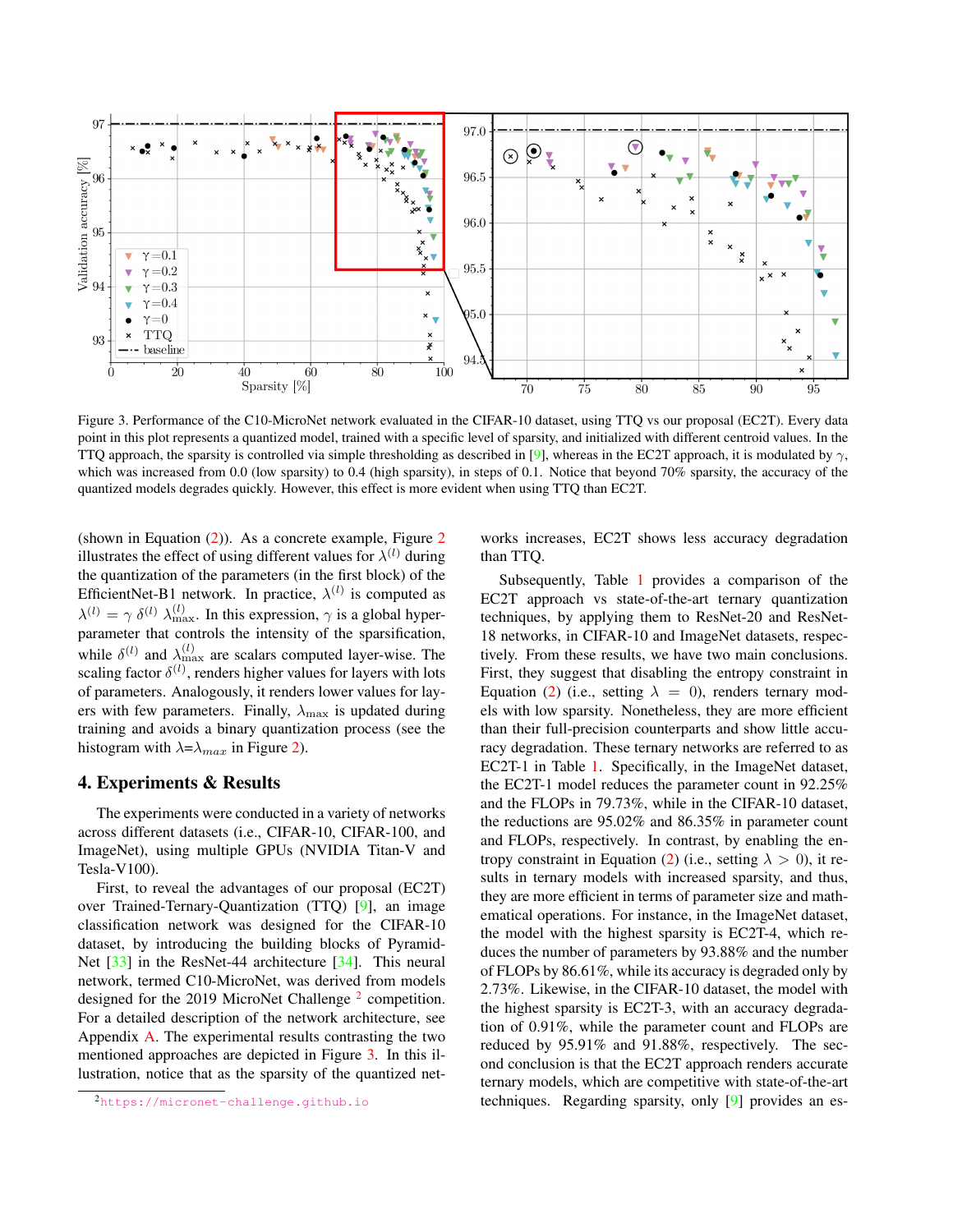| <b>Model</b>                    | Top-1 Acc. $(\%)$ | $ W=0 $<br>$(\%)^{\ddagger}$<br>$\overline{W}$ | $#$ Params. | $#+$  | $\#\times$ | #FLOPs    |  |
|---------------------------------|-------------------|------------------------------------------------|-------------|-------|------------|-----------|--|
| <b>ImageNet</b>                 |                   |                                                |             |       |            |           |  |
| $ResNet-18^a$                   | 69.75             | 0.00                                           | 11M         | 1795M | 1797M      | 3592M     |  |
| EC2T-1 $(\lambda = 0)^b$        | 67.30             | 26.80                                          | 852K        | 669M  | 59M        | 728M      |  |
| EC2T-2 $(\lambda > 0)^c$        | 67.58             | 59.00                                          | 734K        | 560M  | 61M        | 622M      |  |
| EC2T-3 $(\lambda > 0)^c$        | 67.26             | 72.09                                          | 686K        | 528M  | 57M        | 585M      |  |
| EC2T-4 $(\lambda > 0)^c$        | 67.02             | 75.62                                          | 673K        | 424M  | 57M        | 481M      |  |
| <b>TTQ</b> [9]                  | 66.60             | $30 - 50$                                      | ⊘           | ⊘     | ⊘          | $\oslash$ |  |
| $ADMM$ [21]                     | 67.00             | $\oslash$                                      | $\oslash$   | ⊘     | ⊘          | $\oslash$ |  |
| <b>TGA</b> [20]                 | 66.00             | $\oslash$                                      | $\oslash$   | Ø     | $\oslash$  | $\oslash$ |  |
| <b>CIFAR-10</b>                 |                   |                                                |             |       |            |           |  |
| $ResNet-20a$                    | 91.67             | 0.00                                           | 269K        | 40.6M | 40.7M      | 81.3M     |  |
| <b>EC2T-1</b> $(\lambda = 0)^b$ | 91.16             | 45.17                                          | 13.4K       | 10.6M | 0.5M       | 11.1M     |  |
| EC2T-2 $(\lambda > 0)^c$        | 91.01             | 63.90                                          | 11.8K       | 8.0M  | 0.5M       | 8.5M      |  |
| EC2T-3 $(\lambda > 0)^c$        | 90.76             | 73.26                                          | 11.0K       | 6.1M  | 0.5M       | 6.6M      |  |
| TTQ[9]                          | 91.13             | $30 - 50$                                      | ⊘           | ⊘     | ⊘          | $\oslash$ |  |
| <b>TGA</b> [20]                 | 90.39             | $\oslash$                                      | ⊘           | ⊘     | ⊘          | ⊘         |  |
| <b>MLQ</b> [22]                 | 90.02             | $\oslash$                                      | $\oslash$   | Ø     | $\oslash$  | $\oslash$ |  |

<span id="page-5-2"></span><span id="page-5-1"></span>Table 1. Comparison of the EC2T approach vs state-of-the-art ternary network quantization techniques, applied to ResNet-20 and ResNet-18 networks, in CIFAR-10 and ImageNet datasets, respectively.

<sup>a</sup> Baseline model. <sup>b</sup> EC2T approach with the entropy constraint disabled ( $\lambda = 0$ ).

<sup>c</sup> EC2T approach with the entropy constraint enabled ( $\lambda > 0$ ). ‡ Sparsity, measured as the percentage of zero-valued parameters in the whole neural network.

 $\oslash$ : Not reported by the authors.

timated value for the ternary models after applying TTQ (30%-50%). For the remaining techniques (ADMM [\[21\]](#page-7-11), TGA [\[20\]](#page-7-10), and MLQ [\[22\]](#page-7-12)), only the quantized model accuracy is reported.

Finally, Table [2](#page-6-9) contrasts efficient state-of-the-art neural networks vs sparse and ternary networks rendered with our proposal, in three distinct datasets (CIFAR-10, CIFAR-100, and ImageNet). The former models include CondenseNet [\[35\]](#page-7-25), Mobilenet-V2 [\[29\]](#page-7-19), and Mobilenet-V3 [\[32\]](#page-7-22). The latter models result from applying the EC2T approach to the pre-trained networks, C10-MicroNet, C100- MicroNet, and EfficientNet-B1 [\[10\]](#page-7-0). In particular, the C10-MicroNet and C100-MicroNet networks were designed and improved based on our submissions to the 2019-MicroNet Challenge. Both share the same topology, except in the last layer (i.e., the softmax layer), which is adapted to the number of output classes (see Appendix  $\overline{A}$ ). From the results in Table [2,](#page-6-9) we highlight two points. First, the ternary networks found by our proposed technique (see models indicated with EC2T), are more efficient in terms of parameter size and FLOPs than their respective baselines (C10-MicroNet, C100-MicroNet, and EfficientNet-B1). Moreover, using the tree adder [\[36\]](#page-7-26) and efficient matrix representations (including Compressed-Entropy-Row (CER)/Compressed-SparseRow (CSR) formats [\[11\]](#page-7-1) and the method described in Appendix [B\)](#page-10-0), leads to further savings in mathematical operations and storage (see models referred with Improvements). Second, these ternary models are competitive with current state-of-the-art efficient neural networks (i.e., CondenseNet, Mobilenet-V2, and Mobilenet-V3), offering similar advantages in terms of memory and computational resources.

#### <span id="page-5-0"></span>5. Conclusions

In this work, we presented Entropy-Constrained Trained Ternarization, an approach that relies on compound model scaling and ternary quantization to design efficient neural networks. By incorporating an entropy constraint during the network quantization process, a sparse and ternary model is rendered, which is efficient in terms of storage and mathematical operations. The proposed approach has shown to be effective in image classification tasks in both, small and large-scale datasets. As future work, this method will be investigated in other tasks and scenarios, e.g., federated-learning [\[37\]](#page-8-0). Moreover, interpretability techniques [\[38\]](#page-8-1) will help us to understand how these models make predictions given their constrained parameter space.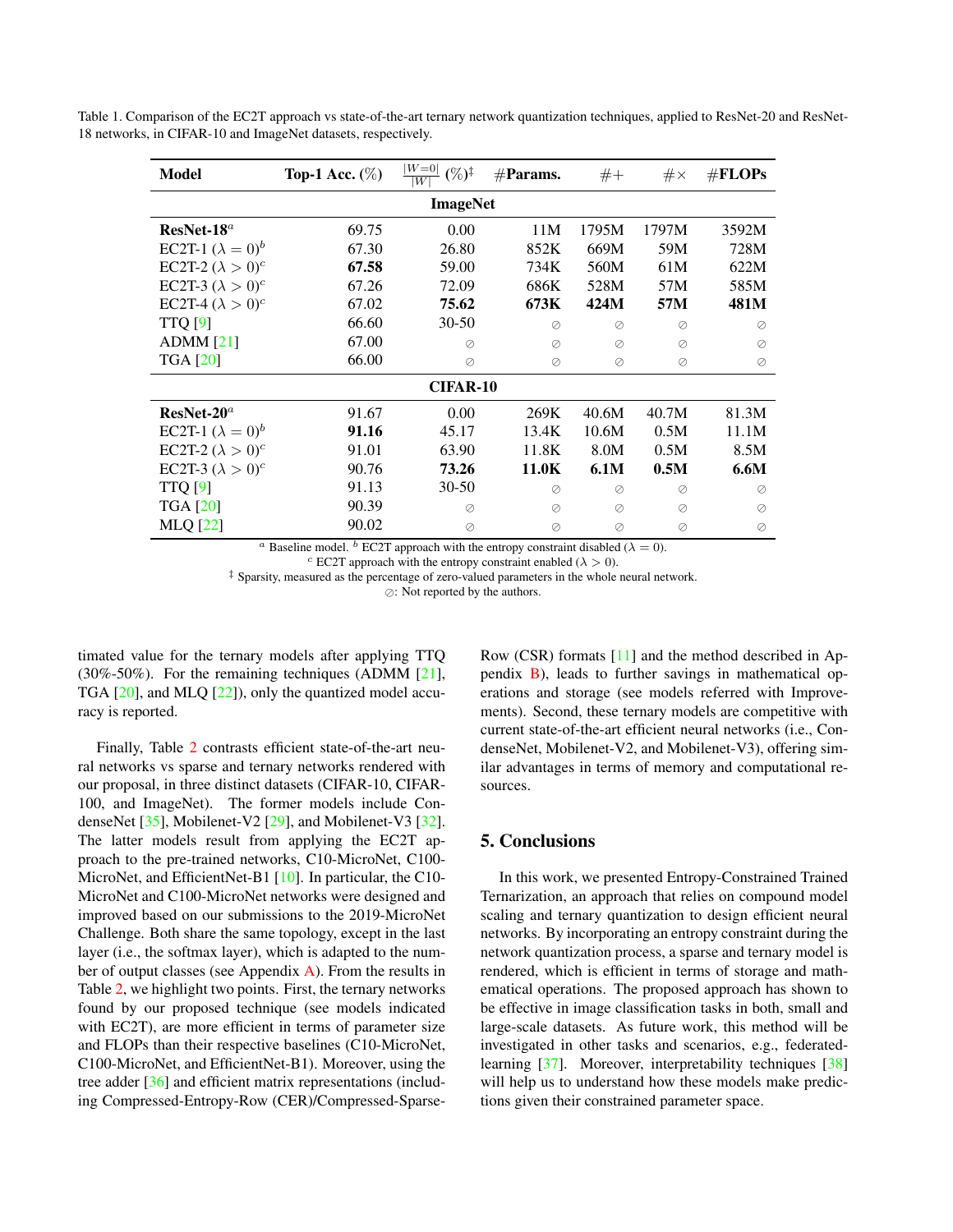| Model                         | Top-1 Acc. $(\%)$ | $ W=0 $<br>$(\%)^{\ddagger}$<br>$\overline{W}$ | $#$ Params. | $#+$            | $\#\times$      | $\#\text{FLOPs}$ |  |
|-------------------------------|-------------------|------------------------------------------------|-------------|-----------------|-----------------|------------------|--|
| <b>ImageNet</b>               |                   |                                                |             |                 |                 |                  |  |
| EfficientNet-B1 <sup>a</sup>  | 78.43             | 0.00                                           | 7.72M       | 654M            | 670M            | 1324M            |  |
| +EC2T $(\lambda = 0)^b$       | 75.05             | 60.73                                          | 1.07M       | 338M            | 50 <sub>M</sub> | 387M             |  |
| $+$ Improvements <sup>c</sup> |                   |                                                | 972K        | 212M            | 50M             | 261M             |  |
| MobileNet-V2 $(d=1.4)$        | 74.70             | $\oslash$                                      | 6.90M       | $\oslash$       | $\oslash$       | 585M*            |  |
| MobileNet-V3 (Large)          | 75.20             | $\oslash$                                      | 5.40M       | $\oslash$       | $\oslash$       | $219M*$          |  |
| <b>CIFAR-100</b>              |                   |                                                |             |                 |                 |                  |  |
| $C100$ -MicroNet <sup>a</sup> | 81.47             | 0.00                                           | 8.03M       | 1243M           | 1243M           | 2487M            |  |
| +EC2T $(\lambda = 0)^b$       | 80.13             | 90.49                                          | 412K        | 126M            | 3M              | 129M             |  |
| $+$ Improvements <sup>c</sup> |                   |                                                | 226K        | 67M             | 3M              | 71M              |  |
| CondenseNet-86                | 76.36             | $\oslash$                                      | 520K        | $\oslash$       | $\oslash$       | $65M*$           |  |
| CondenseNet-182               | 81.50             | $\oslash$                                      | 4.20M       | $\oslash$       | $\oslash$       | $513M*$          |  |
| <b>CIFAR-10</b>               |                   |                                                |             |                 |                 |                  |  |
| $C10$ -MicroNet <sup>a</sup>  | 97.02             | 0.00                                           | 8.02M       | 1243M           | 1243M           | 2487M            |  |
| +EC2T $(\lambda = 0)^b$       | 95.87             | 95.64                                          | 295K        | 72M             | 3M              | 75M              |  |
| $+$ Improvements <sup>c</sup> |                   |                                                | 133K        | 39 <sub>M</sub> | 3M              | 42M              |  |
| CondenseNet-86                | 95.00             | $\oslash$                                      | 520K        | $\oslash$       | $\oslash$       | $65M*$           |  |
| CondenseNet-182               | 96.24             | $\oslash$                                      | 4.20M       | $\oslash$       | $\oslash$       | $513M*$          |  |

<span id="page-6-9"></span>Table 2. Ternary models rendered with the EC2T approach vs efficient state-of-the-art neural networks, in CIFAR-10, CIFAR-100, and ImageNet datasets.

<sup>a</sup> Baseline model. <sup>b</sup> EC2T approach with the entropy constraint enabled ( $\lambda > 0$ ).

<sup>c</sup> Improved representation of the neural network parameters by applying the tree adder,

the Compressed-Entropy-Row (CER)/Compressed-Sparse-Row (CSR) formats, and the method described Appendix [B.](#page-10-0)

‡ Sparsity, measured as the percentage of zero-valued parameters in the whole neural network.

? Reported as Multiply-Additions (MAdds). The number of FLOPs is approximately twice this value.

 $\oslash$ : Not reported by the authors.

# Acknowledgement

This work was funded by the German Ministry for Education and Research as BIFOLD - Berlin Institute for the Foundations of Learning and Data (ref. 01IS18025A and ref 01IS18037I).

# **References**

- <span id="page-6-0"></span>[1] MPEG-Requirements. Updated call for proposals on neural network compression. Call for proposals, Moving Picture Experts Group (MPEG), Marrakech, MA, Jan 2019. [1](#page-0-0)
- <span id="page-6-1"></span>[2] M. Denil, B. Shakibi, L. Dinh, M.A. Ranzato, and N. De Freitas. Predicting parameters in deep learning. In *Advances in neural information processing systems*, pages 2148–2156, 2013. [1](#page-0-0)
- <span id="page-6-2"></span>[3] S. Han, J. Pool, J. Tran, and W. Dally. Learning both weights and connections for efficient neural network. In *Advances in neural information processing systems*, pages 1135–1143, 2015. [1](#page-0-0)
- <span id="page-6-3"></span>[4] J. Frankle and M. Carbin. The lottery ticket hypothesis: Finding sparse, trainable neural networks. In *International Conference on Learning Representations*, 2019. [1](#page-0-0)
- <span id="page-6-4"></span>[5] A. Morcos, H. Yu, M. Paganini, and Y. Tian. One ticket to win them all: generalizing lottery ticket initializations across datasets and optimizers. In *Advances in Neural Information Processing Systems*, pages 4933–4943, 2019. [1](#page-0-0)
- <span id="page-6-5"></span>[6] Y. Cheng, D. Wang, P. Zhou, and T. Zhang. Model compression and acceleration for deep neural networks: The principles, progress, and challenges. *IEEE Signal Processing Magazine*, 35(1):126–136, Jan 2018. [1,](#page-0-0) [2](#page-1-2)
- <span id="page-6-6"></span>[7] D. Blalock, J. J. Gonzalez Ortiz, J. Frankle, and J. Guttag. What is the state of neural network pruning?, 2020. [1,](#page-0-0) [2](#page-1-2)
- <span id="page-6-7"></span>[8] Y. Choi, M. El-Khamy, and J. Lee. Towards the limit of network quantization. *arXiv preprint arXiv:1612.01543*, 2016. [1](#page-0-0)
- <span id="page-6-8"></span>[9] C. Zhu, S. Han, H. Mao, and W. Dally. Trained ternary quantization. In *5th International Conference on Learning Representations, ICLR 2017, Toulon, France, April 24-26, 2017, Conference Track Proceedings*, 2017. [1,](#page-0-0) [2,](#page-1-2) [3,](#page-2-5) [5,](#page-4-3) [6](#page-5-2)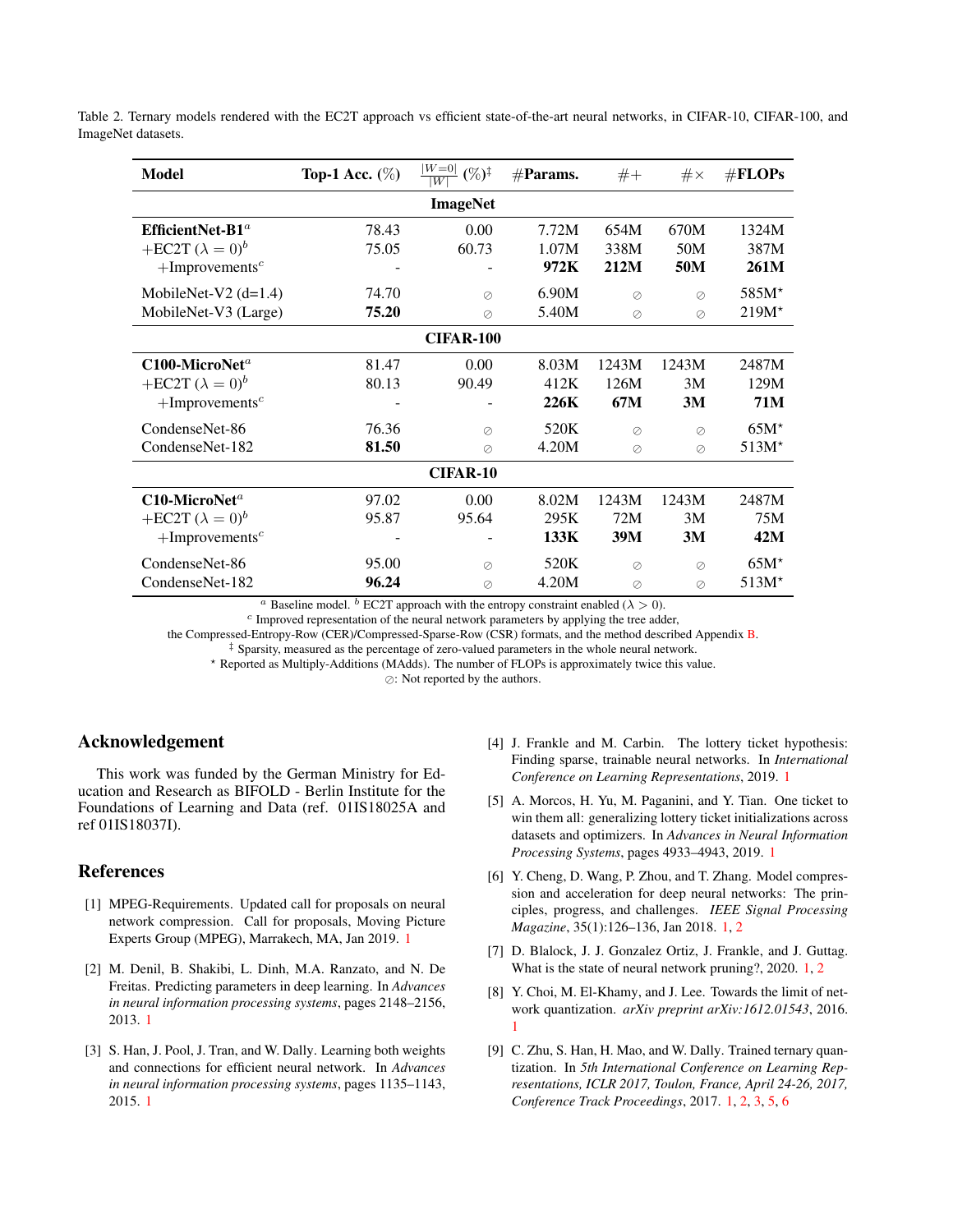- <span id="page-7-0"></span>[10] M. Tan and Q.V. Le. Efficientnet: Rethinking model scaling for convolutional neural networks. In *Proceedings of the 36th International Conference on Machine Learning, ICML 2019, 9-15 June 2019, Long Beach, California, USA*, pages 6105–6114, 2019b. [1,](#page-0-0) [2,](#page-1-2) [3,](#page-2-5) [6](#page-5-2)
- <span id="page-7-1"></span>[11] S. Wiedemann, K. R. Müller, and W. Samek. Compact and computationally efficient representation of deep neural networks. *IEEE Transactions on Neural Networks and Learning Systems*, 31(3):772–785, March 2020. [2,](#page-1-2) [6](#page-5-2)
- <span id="page-7-2"></span>[12] Y. LeCun, J. S. Denker, and S. A. Solla. Optimal brain damage. In *Advances in neural information processing systems*, pages 598–605, 1990. [2](#page-1-2)
- <span id="page-7-3"></span>[13] B. Hassibi, D. G. Stork, and G. J. Wolff. Optimal brain surgeon and general network pruning. In *IEEE International Conference on Neural Networks*, pages 293–299 vol.1, March 1993. [2](#page-1-2)
- <span id="page-7-4"></span>[14] T. Gale, E. Elsen, and S. Hooker. The state of sparsity in deep neural networks. *arXiv preprint arXiv:1902.09574*, 2019. [2](#page-1-2)
- <span id="page-7-5"></span>[15] D. Molchanov, A. Ashukha, and D. Vetrov. Variational dropout sparsifies deep neural networks. In *Proceedings of the 34th International Conference on Machine Learning-Volume 70*, pages 2498–2507. JMLR. org, 2017. [2](#page-1-2)
- <span id="page-7-6"></span>[16] C. Louizos, M. Welling, and D.P. Kingma. Learning sparse neural networks through *l*\_0 regularization. *arXiv preprint arXiv:1712.01312*, 2017b. [2](#page-1-2)
- <span id="page-7-7"></span>[17] M. Courbariaux, I. Hubara, D. Soudry, R. El-Yaniv, and Y. Bengio. Binarized neural networks: Training deep neural networks with weights and activations constrained to+ 1 or-1. *arXiv preprint arXiv:1602.02830*, 2016. [2](#page-1-2)
- <span id="page-7-8"></span>[18] T. Simons and D.J. Lee. A review of binarized neural networks. *Electronics*, 8(6), 2019. [2](#page-1-2)
- <span id="page-7-9"></span>[19] Fengfu Li, Bo Zhang, and Bin Liu. Ternary weight networks. *arXiv preprint arXiv:1605.04711*, 2016. [2,](#page-1-2) [3](#page-2-5)
- <span id="page-7-10"></span>[20] Z. He and D. Fan. Simultaneously optimizing weight and quantizer of ternary neural network using truncated gaussian approximation. In *Proceedings of the IEEE Conference on Computer Vision and Pattern Recognition*, pages 11438– 11446, 2019. [2,](#page-1-2) [6](#page-5-2)
- <span id="page-7-11"></span>[21] C. Leng, Z. Dou, H. Li, S. Zhu, and R. Jin. Extremely low bit neural network: Squeeze the last bit out with admm. In *Thirty-Second AAAI Conference on Artificial Intelligence*, 2018. [3,](#page-2-5) [6](#page-5-2)
- <span id="page-7-12"></span>[22] Y. Xu, Y. Wang, A. Zhou, W. Lin, and H. Xiong. Deep neural network compression with single and multiple level quantization. In *Thirty-Second AAAI Conference on Artificial Intelligence*, 2018. [3,](#page-2-5) [6](#page-5-2)
- <span id="page-7-13"></span>[23] M. Federici, K. Ullrich, and M. Welling. Improved bayesian compression. *arXiv preprint arXiv:1711.06494*, 2017. [3](#page-2-5)
- <span id="page-7-14"></span>[24] S. Wiedemann, A. Marban, K. R. Müller, and W. Samek. Entropy-constrained training of deep neural networks. In *2019 International Joint Conference on Neural Networks (IJCNN)*, pages 1–8, July 2019. [3](#page-2-5)
- <span id="page-7-15"></span>[25] S. Han, H. Mao, and W. Dally. Deep compression: Compressing deep neural network with pruning, trained quantization and huffman coding. In *4th International Conference on Learning Representations, ICLR 2016, San Juan, Puerto Rico, May 2-4, 2016, Conference Track Proceedings*, 2016. [3](#page-2-5)
- <span id="page-7-16"></span>[26] C. Louizos, K. Ullrich, and M. Welling. Bayesian compression for deep learning. In *Proceedings of the 31st International Conference on Neural Information Processing Systems*, NIPS17, page 32903300, Red Hook, NY, USA, 2017a. Curran Associates Inc. [3](#page-2-5)
- <span id="page-7-17"></span>[27] S. Wiedemann, H. Kirchhoffer, S. Matlage, P. Haase, A. Marban, T. Marinc, D. Neumann, T. Nguyen, H. Schwarz, T. Wiegand, D. Marpe, and W. Samek. DeepCABAC: A universal compression algorithm for deep neural networks. *IEEE Journal of Selected Topics in Signal Processing*, pages 1–1, 2020. [3](#page-2-5)
- <span id="page-7-18"></span>[28] A.G. Howard, M. Zhu, B. Chen, D. Kalenichenko, W. Wang, T. Weyand, M. Andreetto, and H. Adam. Mobilenets: Efficient convolutional neural networks for mobile vision applications. *arXiv preprint arXiv:1704.04861*, 2017. [3](#page-2-5)
- <span id="page-7-19"></span>[29] M. Sandler, A. Howard, M. Zhu, A. Zhmoginov, and L. Chen. Mobilenetv2: Inverted residuals and linear bottlenecks. In *2018 IEEE/CVF Conference on Computer Vision and Pattern Recognition*, pages 4510–4520, June 2018. [3,](#page-2-5) [6](#page-5-2)
- <span id="page-7-20"></span>[30] X. Zhang, X. Zhou, M. Lin, and J. Sun. Shufflenet: An extremely efficient convolutional neural network for mobile devices. In *2018 IEEE/CVF Conference on Computer Vision and Pattern Recognition*, pages 6848–6856, June 2018. [3](#page-2-5)
- <span id="page-7-21"></span>[31] M. Tan, B. Chen, R. Pang, V. Vasudevan, M. Sandler, A. Howard, and Q.V. Le. Mnasnet: Platform-aware neural architecture search for mobile. In *The IEEE Conference on Computer Vision and Pattern Recognition (CVPR)*, June 2019a. [3](#page-2-5)
- <span id="page-7-22"></span>[32] A. Howard, M. Sandler, G. Chu, L.C. Chen, B. Chen, M. Tan, W. Wang, Y. Zhu, R. Pang, V. Vasudevan, Q.V. Le, and H. Adam. Searching for mobilenetv3. In *The IEEE International Conference on Computer Vision (ICCV)*, October 2019. [3,](#page-2-5) [6](#page-5-2)
- <span id="page-7-23"></span>[33] D. Han, J. Kim, and J. Kim. Deep pyramidal residual networks. In *2017 IEEE Conference on Computer Vision and Pattern Recognition (CVPR)*, pages 6307–6315, July 2017. [5,](#page-4-3) [10](#page-9-1)
- <span id="page-7-24"></span>[34] K. He, X. Zhang, S. Ren, and J. Sun. Deep residual learning for image recognition. In *2016 IEEE Conference on Computer Vision and Pattern Recognition (CVPR)*, pages 770– 778, June 2016. [5,](#page-4-3) [10](#page-9-1)
- <span id="page-7-25"></span>[35] G. Huang, S. Liu, L. Van der Maaten, and K.Q. Weinberger. Condensenet: An efficient densenet using learned group convolutions. In *Proceedings of the IEEE Conference on Computer Vision and Pattern Recognition*, pages 2752– 2761, 2018. [6](#page-5-2)
- <span id="page-7-26"></span>[36] J. Cheng. A Comprehensive Study of Network Compression for Image Classification. In *MicroNet: Large-Scale Model Compression Competition*, 2019. [6](#page-5-2)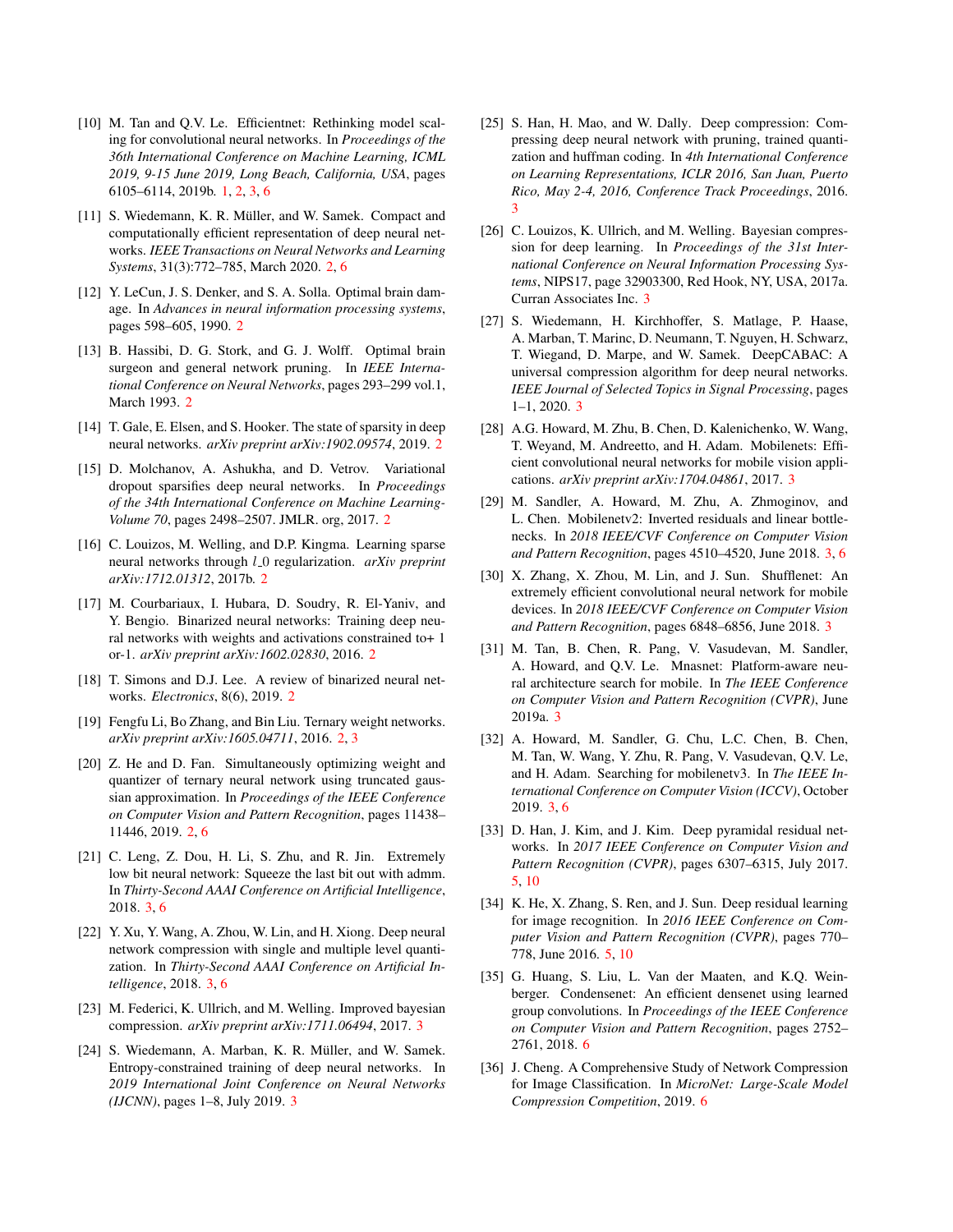- <span id="page-8-0"></span>[37] F. Sattler, S. Wiedemann, K. R. Müller, and W. Samek. Robust and communication-efficient federated learning from non-iid data. *IEEE Transactions on Neural Networks and Learning Systems*, 2019. [6](#page-5-2)
- <span id="page-8-1"></span>[38] S. Bach, A. Binder, G. Montavon, F. Klauschen, K.R. Müller, and W. Samek. On pixel-wise explanations for nonlinear classifier decisions by layer-wise relevance propagation. *PLOS ONE*, 10(7):e0130140, 2015. [6](#page-5-2)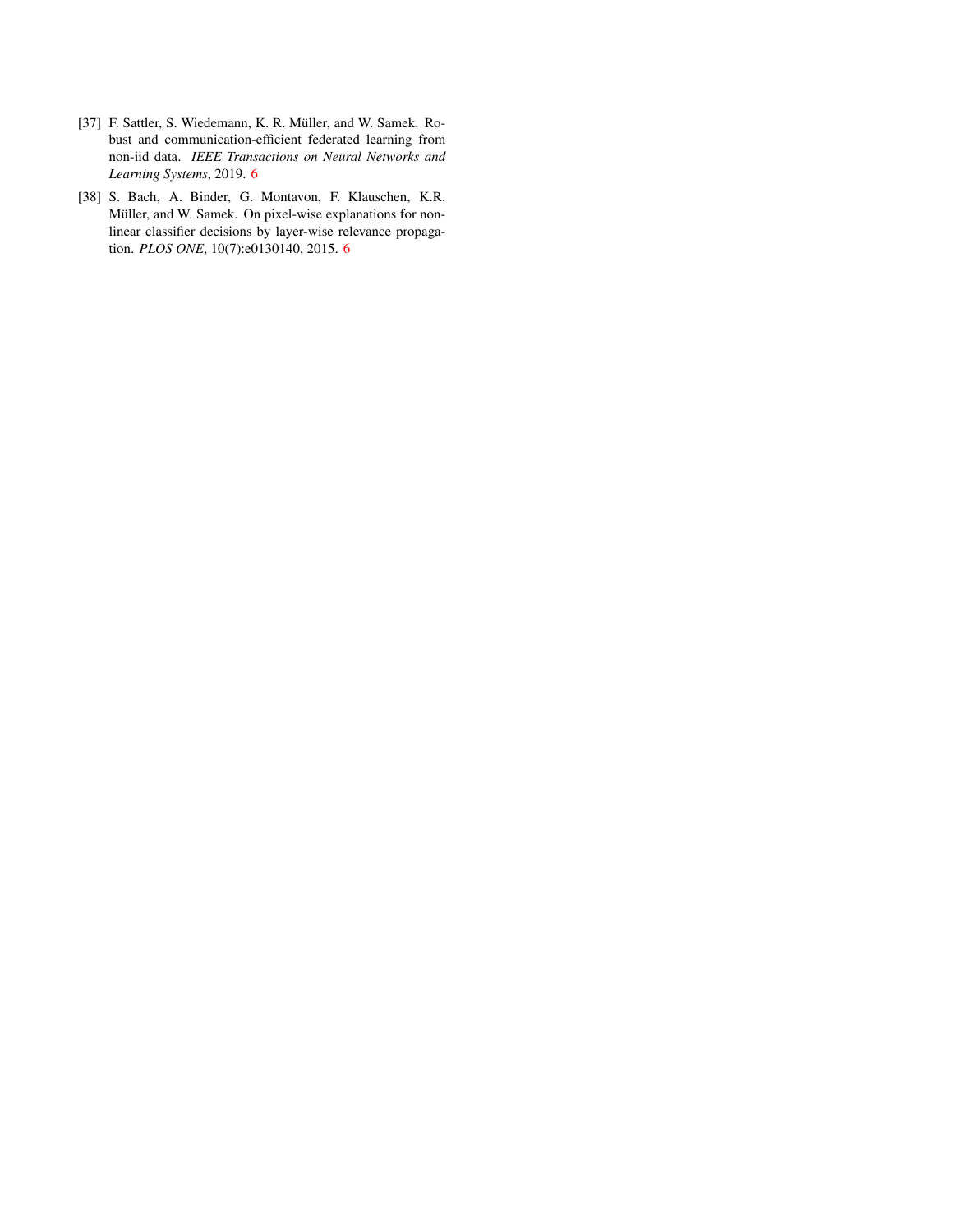# <span id="page-9-1"></span><span id="page-9-0"></span>A. MicroNet-C10 & MicroNet-C100 Networks

The MicroNet-C10 and MicroNet-C100 networks were designed for the CIFAR-10 and CIFAR-100 datasets, respectively. They share the same architecture described in Table [A.1,](#page-9-2) which consists of three sections of layers. The first section is represented by the input layer or "Stem Convolution". The next section has three stages, each one containing identical building blocks, whose elements are depicted in Figure [A.1.](#page-9-3) This block was designed by introducing the building blocks PyramidNet [\[33\]](#page-7-23) in the ResNet-44 architecture [\[34\]](#page-7-24). The third section consists of a global average-pooling layer followed by a fully-connected layer. Finally, as an important remark, when applying the Entropy-Constrained Trained Ternarization (EC2T) approach, the first and last layers are not quantized.

<span id="page-9-2"></span>Table A.1. Architecture of MicroNet-C10 and MicroNet-C100 networks, where d and w are scaling factors for the networks' depth and width, respectively. For the baseline neworks (i.e., before applying compound-model-scaling),  $d = w = 1$ . The number of classes,  $n_{classes}$ , corresponds to 10 for CIFAR-10 and 100 for CIFAR-100.

| <b>Stage</b> | <b>Operation</b>                                    | <b>Resolution</b> | <b>Output Channels</b> | <b>Repetitions</b> |
|--------------|-----------------------------------------------------|-------------------|------------------------|--------------------|
|              | Stem Convolution $(3 \times 3)$<br>$+$ BN $\&$ ReLU | $32 \times 32$    | $16 \times w$          |                    |
|              | <b>Building Block</b>                               | $32 \times 32$    | $16 \times w$          | $7 \times d$       |
| 2            | <b>Building Block</b>                               | $16 \times 16$    | $32 \times w$          | $7 \times d$       |
| 3            | <b>Building Block</b>                               | $8 \times 8$      | $64 \times w$          | $7 \times d$       |
|              | ReLU & Global Avg. Pooling                          | $8 \times 8$      | $64 \times w$          |                    |
|              | Fully-Connected                                     | $1 \times 1$      | $n_{classes}$          |                    |



<span id="page-9-3"></span>Figure A.1. Building block for the baseline models, MicroNet-C10 and MicroNet-C100.